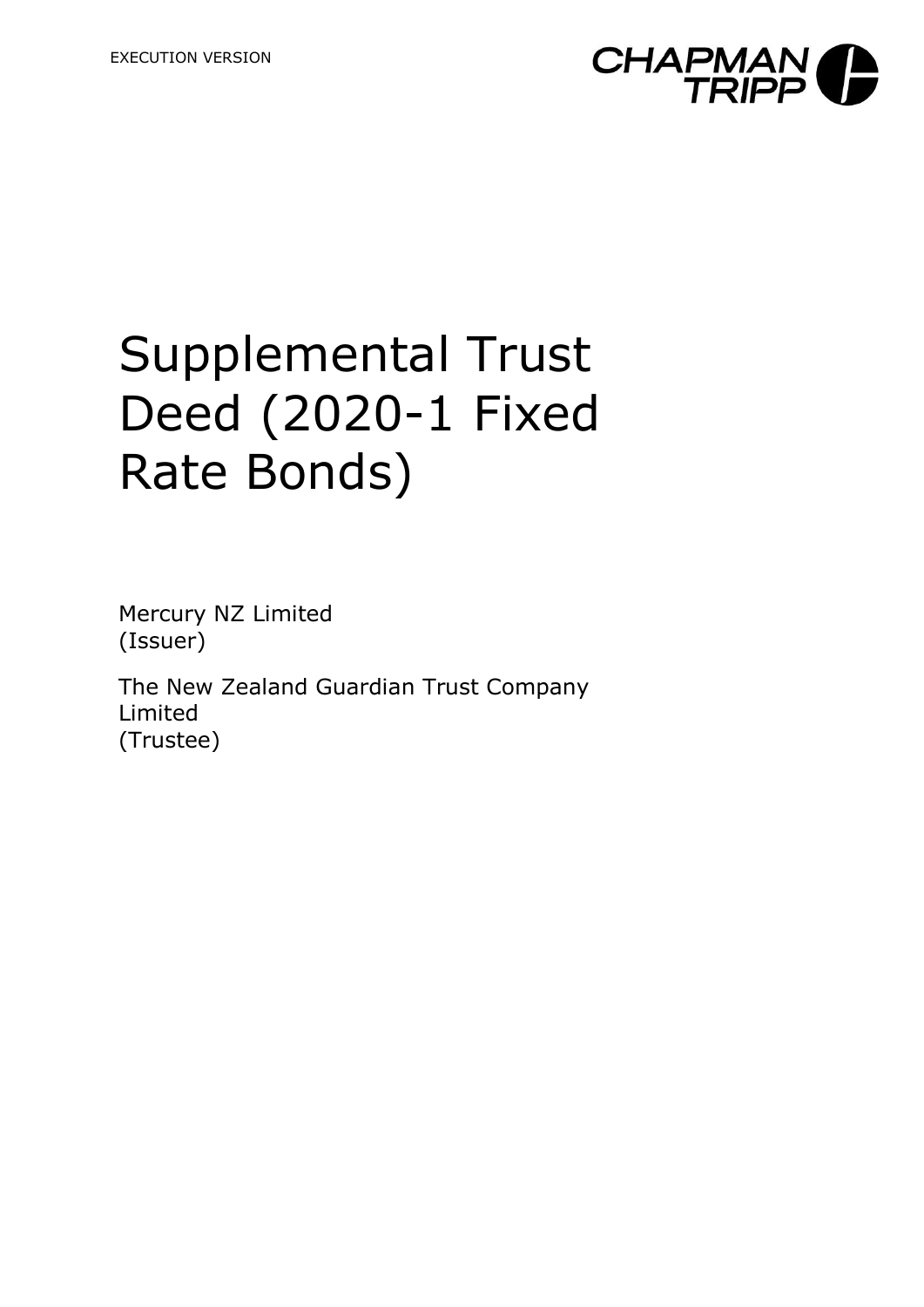# **CONTENTS**

| $\mathbf{1}$<br>1.1 | <b>INTERPRETATION</b><br><b>Master Trust Deed</b>        | 3<br>3                  |
|---------------------|----------------------------------------------------------|-------------------------|
| 1.2                 | Definitions                                              | 3                       |
| $\mathbf 2$         | <b>CONDITIONS PRECEDENT</b>                              | 5                       |
| 2.1                 | Documentary Conditions Precedent                         | 5                       |
| 2.2                 | Representations and Warranties                           | 5                       |
| 2.3                 | Issue notice                                             | 5                       |
| 3                   | <b>BOND TERMS</b>                                        | 5                       |
| 3.1                 | Maximum Principal Amount                                 | 5                       |
| 3.2                 | Principal Amount of Bond                                 | 5                       |
| 3.3                 | <b>Issue Date</b>                                        | 5                       |
| 3.4                 | Enforcement of Holders' rights                           | 6                       |
| 3.5                 | Retail Series                                            | 6                       |
| 3.6                 | Statements                                               | 6                       |
| 4                   | <b>GREEN FINANCING FRAMEWORK AND USE OF PROCEEDS</b>     | 6                       |
| 5                   | <b>AGREEMENT TO PAY</b>                                  | 6                       |
| 5.1                 | Indebtedness                                             | 6                       |
| 5.2                 | Pro tanto satisfaction                                   | $\overline{7}$          |
| 6                   | <b>INTEREST</b>                                          | $\overline{\mathbf{z}}$ |
| 6.1                 | Interest Rate                                            | 7                       |
| 6.2                 | Interest payments                                        | $\overline{7}$          |
| 6.3                 | Default interest                                         | 7                       |
| 7                   | <b>REDEMPTION</b>                                        | 7                       |
| 8                   | <b>COVENANTS</b>                                         | 7                       |
| 8.1                 | Issuer Status                                            | 7                       |
| 8.2                 | <b>Additional Covenants</b>                              | 8                       |
| 9                   | <b>PAYMENTS AND OTHER MATTERS</b>                        | 8                       |
| 9.1                 | Payment to Holders                                       | 8                       |
| 9.2                 | Unsuccessful transfers                                   | 8                       |
| 9.3                 | Transfers                                                | 9                       |
| 9.4                 | Form of transfer                                         | 9                       |
| 9.5                 | Refusal to register transfers                            | 9                       |
| 9.6<br>9.7          | Notice of refusal to register<br>Retention of transfers  | 9<br>10                 |
| 9.8                 | Powers of attorney                                       | 10                      |
| 9.9                 | Address, account details and tax residency of transferee | 10                      |
| 9.10                | Reliance on documents                                    | 10                      |
|                     | 9.11 Selling restrictions:                               | 10                      |
| 9.12                | Indemnity                                                | 10                      |
| 10                  | <b>TRUSTEE INDEMNITY</b>                                 | 10                      |
| 11                  | <b>TREASURY STOCK</b>                                    | 11                      |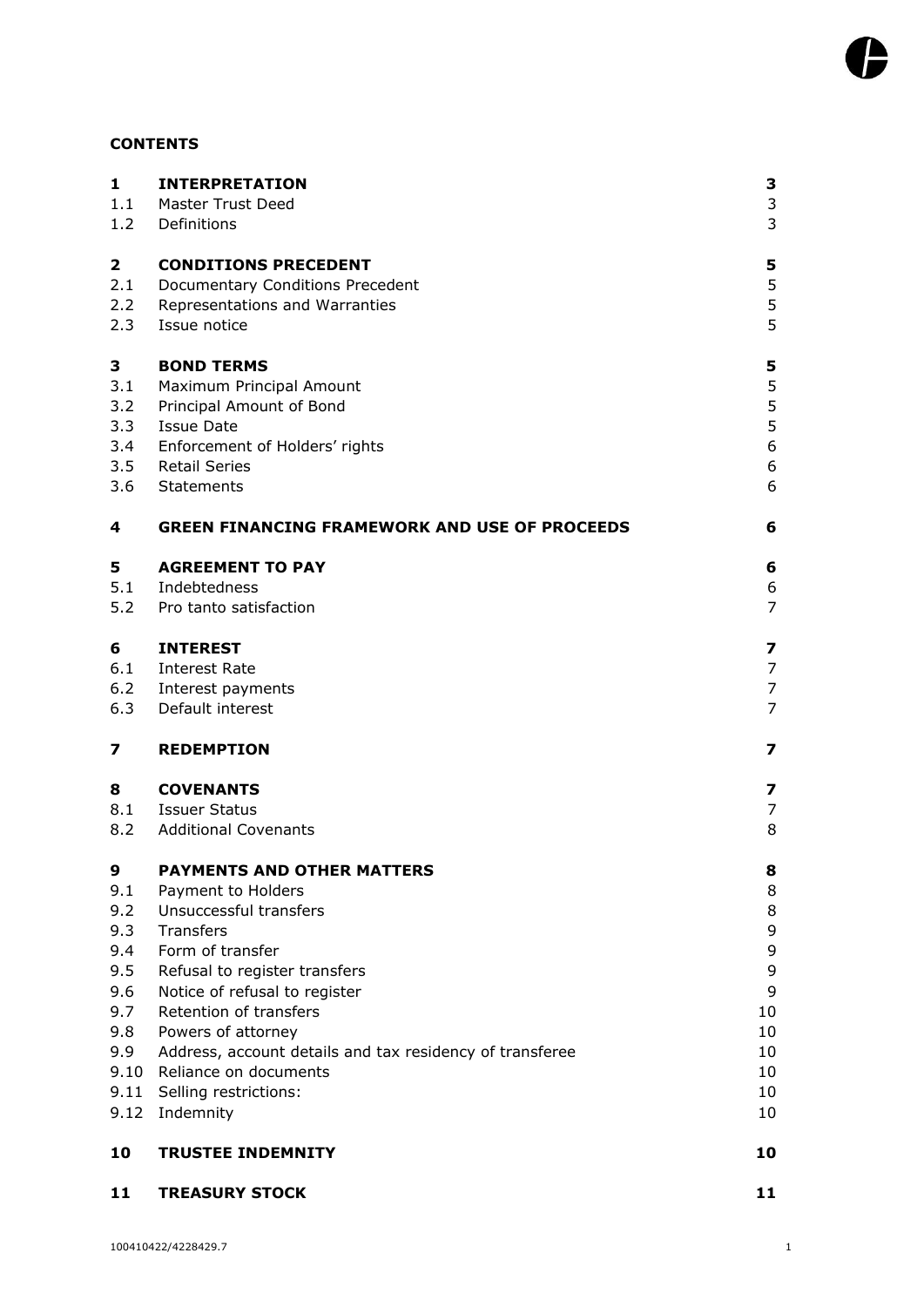| 12 | AMENDMENT OF MASTER TRUST DEED OR SUPPLEMENTAL DEED | 11 |
|----|-----------------------------------------------------|----|
| 13 | <b>NOTICES</b>                                      | 11 |
| 14 | <b>GOVERNING LAW AND JURISDICTION</b>               | 11 |
| 15 | <b>COUNTERPARTS</b>                                 | 11 |
| 16 | <b>DELIVERY</b>                                     | 12 |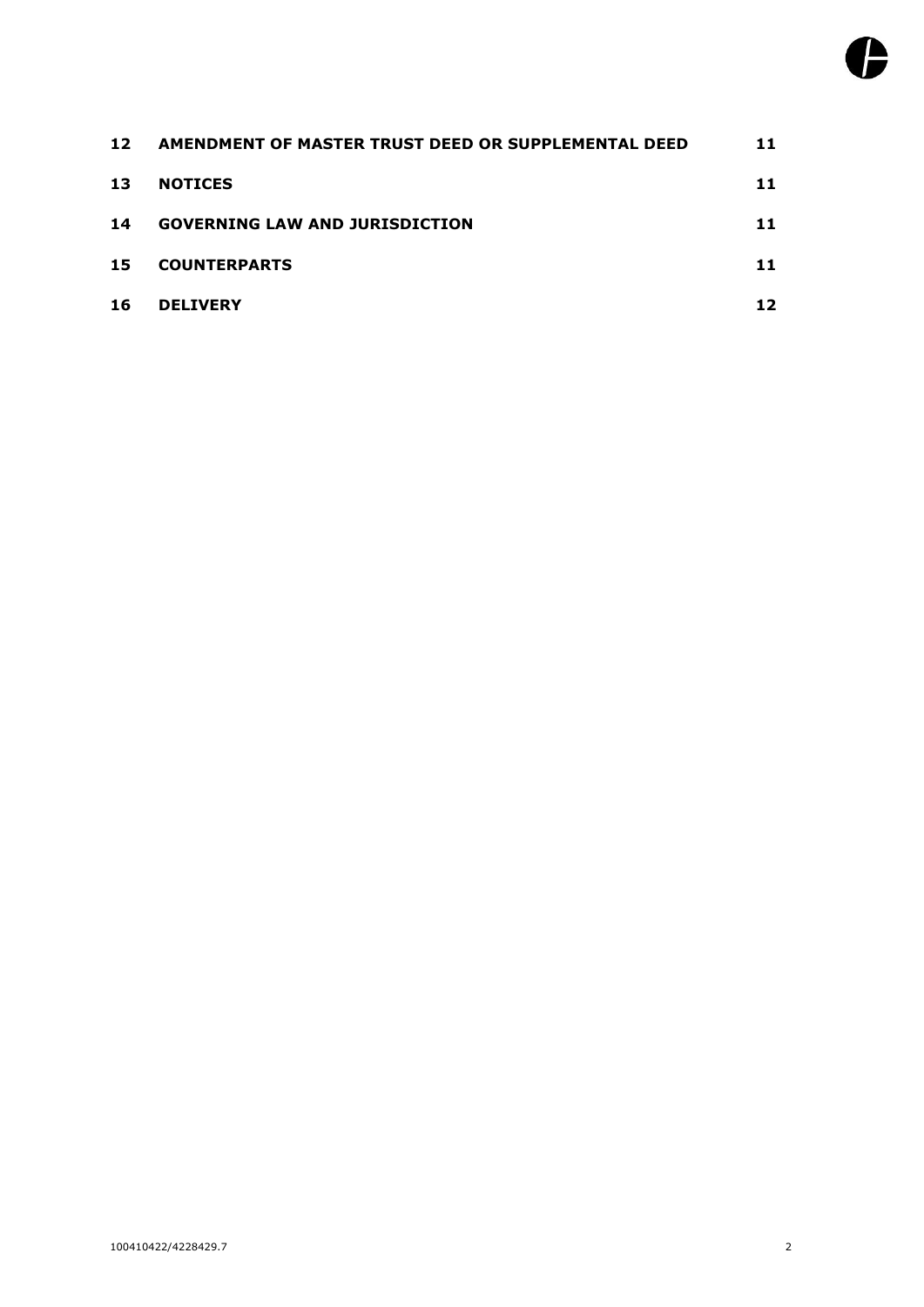#### **SUPPLEMENTAL TRUST DEED**

*Date:* 2-' A **)- 2.0'UD**

#### **PARTIES**

**Mercury NZ Limited** *(Issuer)*

#### **The New Zealand Guardian Trust Company Limited** *(Trustee)*

#### **INTRODUCTION**

- This deed is supplemental to a master trust deed dated 4 April 2003 between the Issuer and the Trustee *(Master Trust Deed).* A
- <sup>B</sup> By virtue of clause 3.2 of the Master Trust Deed, the Issuer may create and issue Bonds constituted by, and on terms and conditions set out in, a trust deed supplemental to the Master Trust Deed.
- C The Issuer intends to issue Bonds to be constituted and issued on the terms and conditions set out in this Supplemental Trust Deed.
- <sup>D</sup> The Trustee has agreed to enter into this deed for the benefit of Holders of the Bonds on the terms and conditions of this deed and (as modified by this deed) the Master Trust Deed.

#### **IT IS AGREED:**

#### **1 INTERPRETATION**

#### <span id="page-3-1"></span><span id="page-3-0"></span>**1.1 Master Trust Deed**

The terms of the Master Trust Deed (including the definitions in clause 1.1, and the rules of construction in clause 1.2, of that deed) apply in this deed, and to the Bonds constituted by this deed, except to the extent modified by this deed. To that extent, or to the extent the provisions of this deed conflict with the provisions of the Master Trust Deed, this deed prevails over the Master Trust Deed.

#### <span id="page-3-2"></span>**1.2 Definitions**

In this deed, unless the context otherwise requires:

*Bonds* means the Bonds issued or to be issued pursuant to this Supplemental Trust Deed;

*Interest Payment Date* means:

- (a) each date that is an integral multiple of six (6) months preceding the Maturity Date, with the first Interest Payment Date being the first such date after the Issue Date; and
- (b) the Maturity Date;

*Interest Period* means, in relation to a Bond, the period from (and including) an Interest Payment Date (or, in the case of the first Interest Period, the Issue Date)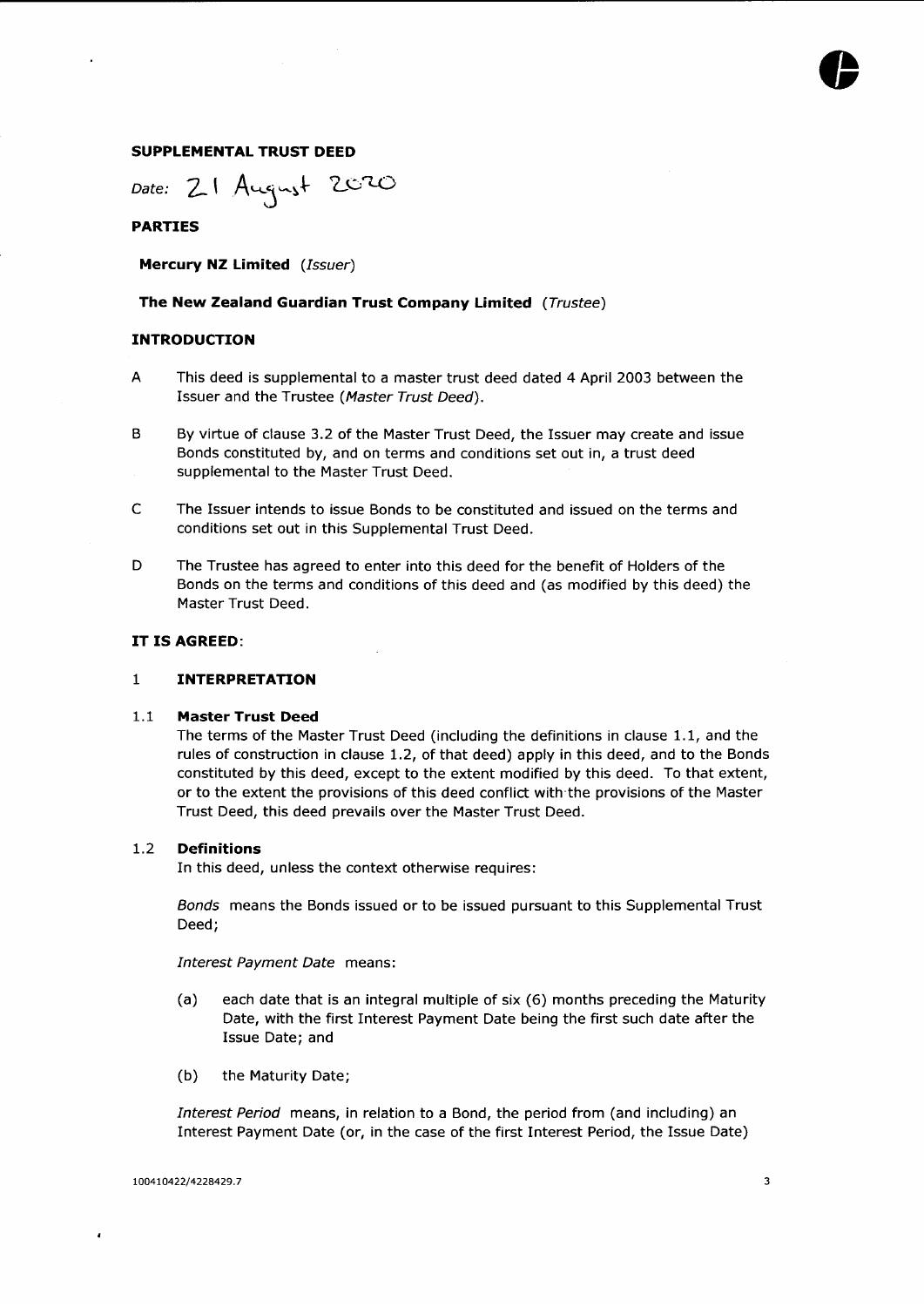

until (but excluding) the next Interest Payment Date (which, in the case of the last Interest Period, is the Maturity Date);

*Interest Rate* means the rate (expressed as a percentage per annum) determined by the Issuer in accordance with the Offer Document and announced by the Issuer as the Interest Rate on or about the Rate Set Date;

*Issue Date* means the date on which the Bonds are issued (as recorded in the Register);

*Listed* means listed and quoted on the NZX Debt Market, and Listing has a corresponding meaning;

*Listing Rules* means the NZX Listing Rules in force from time to time;

*Maturity Date* means 14 September 2027;

*Month* means a period starting on one day in a calendar month and ending on the numerically corresponding day in the next calendar month, except that if there is no numerically corresponding day in the calendar month in which that period is to end, that period shall end on the last day in that calendar month;

*NZClear* means the securities clearing and settlement facility operated by the Reserve Bank of New Zealand and known as the NZClear System and includes any securities clearing and/or settlement facility which replaces or supersedes it from time to time;

*NZX* means NZX Limited;

*NZX Debt Market* means the debt security market operated by NZX;

*Offer Document* means the product disclosure statement relating to the issue of the Bonds dated on or about the date of this deed, and includes all supplements and amendments to that product disclosure statement;

*Rate Set Date* means 4 September 2020;

*Record Date* means, in relation to any payment, the date which is 10 calendar days before the date of the payment, and if that date is not a Business Day, the preceding Business Day, or such other date as may be required by NZX;

*Registrar* means:

- (a) Computershare Investor Services Limited, as registrar, calculation agent and paying agent for the Bonds; or
- (b) any successor registrar, calculation agent and paying agent for the Bonds appointed under the Registrar and Agency Agreement;

*Registrar and Agency Agreement* means the registrar and agency agreement dated 18 July 2017 under which the registrar, calculation agent and paying agent for the Bonds is appointed;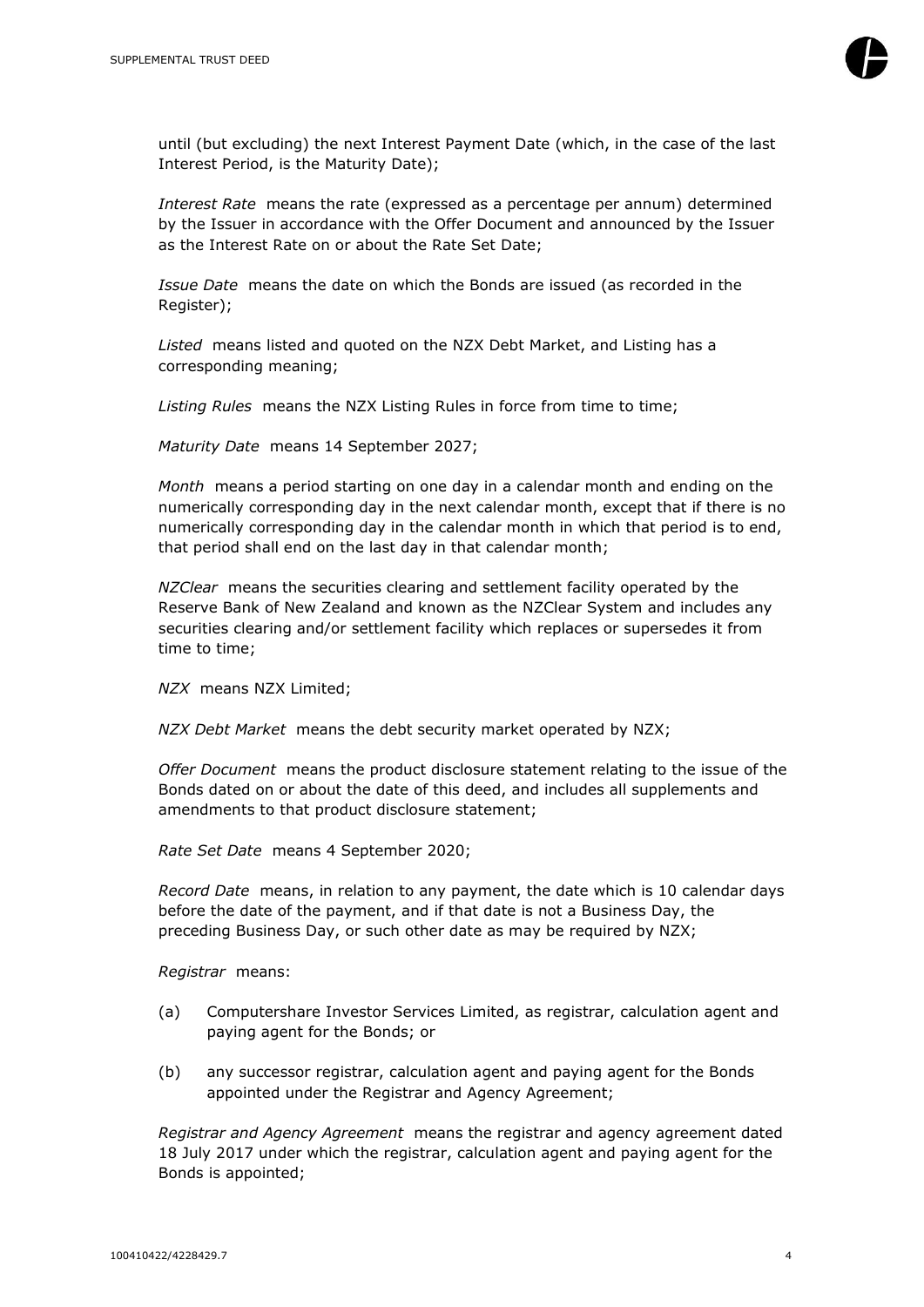

*Specified Principal Amount* means an aggregate Principal Amount of \$5,000 or higher integral multiples of \$1,000; and

*Supplemental Trust Deed* means:

- (a) this deed; and
- (b) includes the terms of the Master Trust Deed as applied in accordance with clause 1.1 of this deed.

# <span id="page-5-0"></span>2 **CONDITIONS PRECEDENT**

#### <span id="page-5-1"></span>2.1 **Documentary Conditions Precedent**

The Issuer is not entitled to issue any Bonds until the Trustee has confirmed to the Issuer in writing that it has received the following in form and substance satisfactory to it:

- (a) a certificate from a director of the Issuer in respect of such matters as the Trustee reasonably requires;
- (b) an original of this deed duly executed by the Issuer;
- (c) a legal opinion from the solicitors to the Issuer regarding the due execution and enforceability of this deed; and
- (d) confirmation from the solicitors to the Issuer that this deed and the Offer Document comply with the FMCA, the Financial Markets Conduct Regulations 2014 and the Listing Rules.

#### <span id="page-5-2"></span>2.2 **Representations and Warranties**

In addition to the requirements set out in clause [2.1,](#page-5-1) the Issuer agrees not to issue any Bonds unless the representations and warranties in clause 8.1 of the Master Trust Deed are true and correct in all material respects by reference to the facts and circumstances existing as at the Issue Date.

#### <span id="page-5-3"></span>2.3 **Issue notice**

Promptly after the Issue Date, the Issuer agrees to send to the Trustee a copy of the notice it sends to the Registrar pursuant to the Registrar and Agency Agreement setting out the particulars of the Bonds.

#### <span id="page-5-4"></span>3 **BOND TERMS**

#### <span id="page-5-5"></span>3.1 **Maximum Principal Amount**

The aggregate Principal Amount of the Bonds which may be issued pursuant to this Supplemental Trust Deed is NZ\$200,000,000.

#### <span id="page-5-6"></span>3.2 **Principal Amount of Bond**

Each Bond is to be issued with a Principal Amount of \$1.00.

#### <span id="page-5-7"></span>3.3 **Issue Date**

The Bonds shall be issued on the Issue Date in uncertificated book entry form.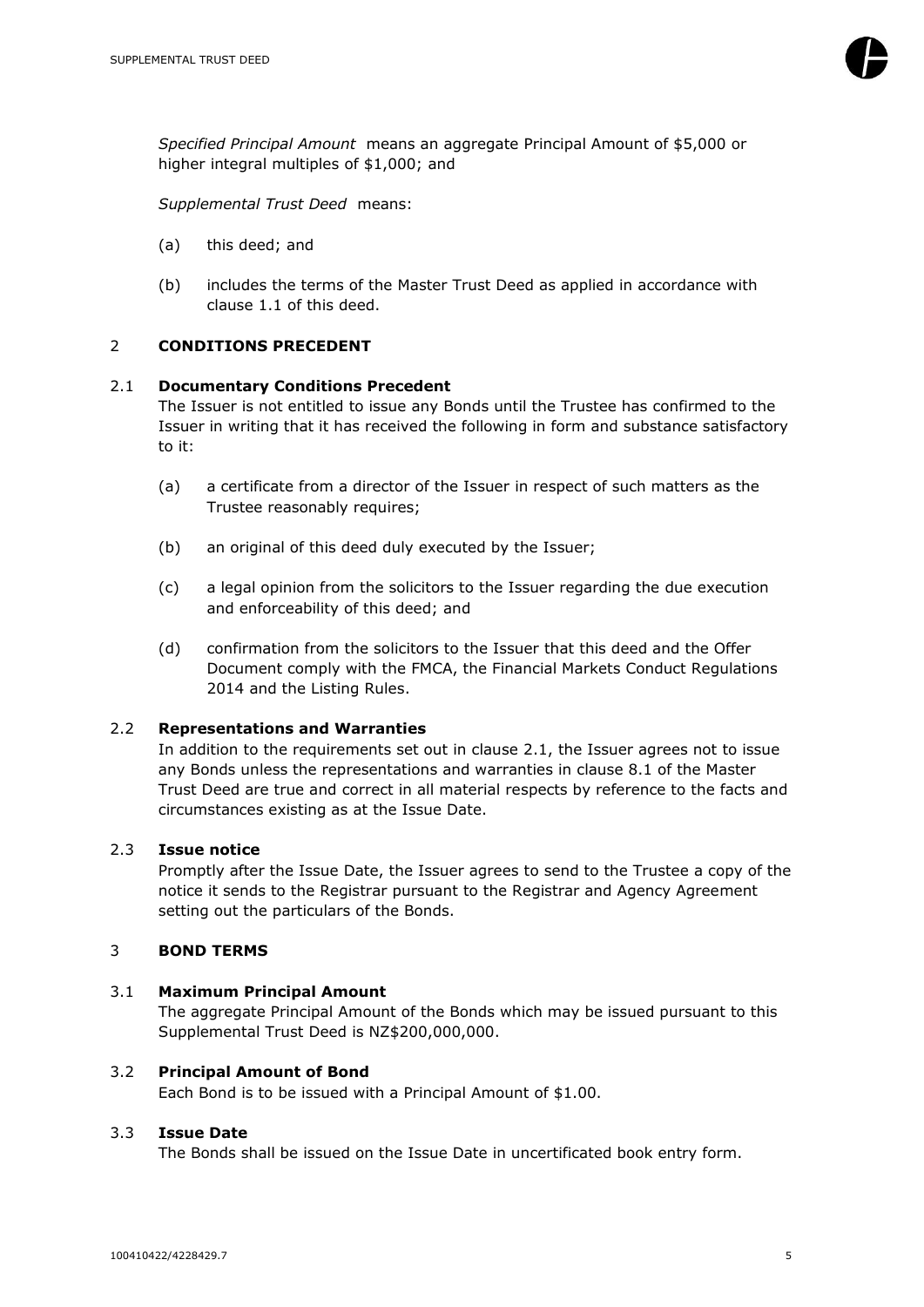#### <span id="page-6-0"></span>3.4 **Enforcement of Holders' rights**

The Trustee holds its rights and benefits under this deed and the Master Trust Deed in trust for, and for the benefit of, the Holders including (without limitation):

- (a) the right to enforce the Issuer's duty to repay, or to pay interest, under the terms of the Bonds; and
- (b) the right to enforce any other duties that the Issuer and any other person have under the Conditions of the Bonds, or the provisions of this deed or the Listing Rules or the FMCA in relation to the Bonds.

# <span id="page-6-1"></span>3.5 **Retail Series**

The Bonds shall be a Retail Series for the purposes of the Master Trust Deed.

# <span id="page-6-2"></span>3.6 **Statements**

At the request of a Holder, or otherwise as required by the FMCA or any other applicable law, the Issuer shall procure the Registrar to issue to that Holder a Statement complying with the Listing Rules. A Statement issued in respect of a Bond will not constitute a document of title. Entitlement will be determined solely by entry in the Register and, in the case of the beneficial interest in Bonds lodged in NZClear, the records of NZClear.

# <span id="page-6-3"></span>4 **GREEN FINANCING FRAMEWORK AND USE OF PROCEEDS**

For the avoidance of doubt:

- (a) failure by Mercury or any other person to comply with any green financing framework, green bond principles or standards or similar (in relation to the Bonds or otherwise), any other matters set out in the Offer Document relating to the use of proceeds of the Bonds (together referred to as *green bond standards*), or the undertaking by Mercury of any other projects (whether or not in line with any green bond standards) outside of any green financing framework, is not an Event of Default and does not have the result of requiring, or permitting Holders to require, any Bonds to be repaid; and
- (b) the application of any green label or similar in relation to the Bonds and any green bond standards do not affect Mercury's obligations under the Master Trust Deed or this Supplemental Trust Deed, and any breach of those deeds (including in relation to non-compliance with any laws, directives and consents, whether environmental or otherwise) is to be determined without regard to any such label or green bond standards.

This means there is no legal obligation on Mercury to comply with any green financing framework, green bond principles or standards or similar on an ongoing basis.

#### <span id="page-6-4"></span>5 **AGREEMENT TO PAY**

#### <span id="page-6-5"></span>5.1 **Indebtedness**

The Issuer:

(a) acknowledges its indebtedness to the Trustee in respect of the Bond Moneys; and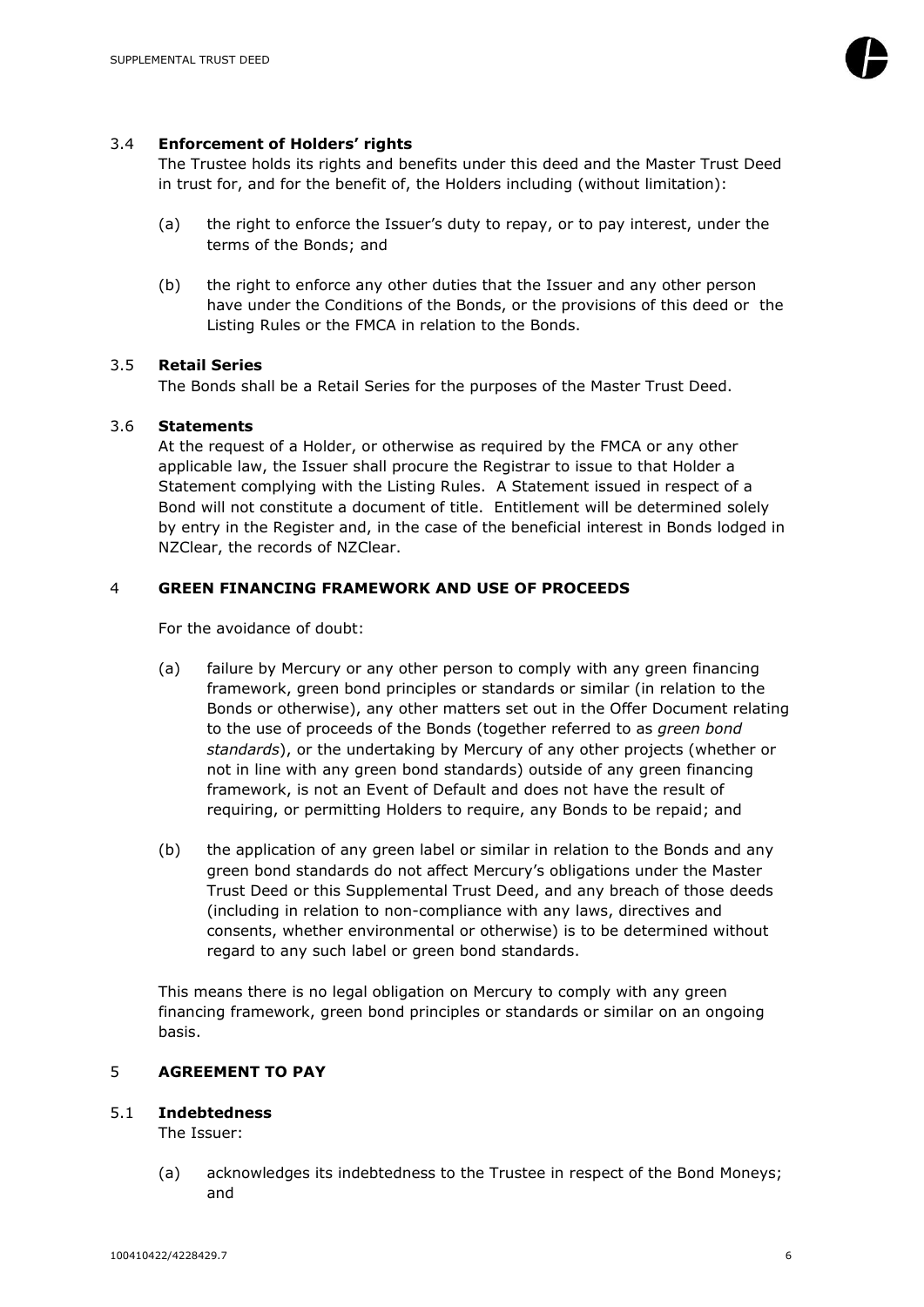(b) agrees to pay the Bond Moneys to (or to the order of) the Trustee in New Zealand dollars when due and payable in accordance with this deed.

#### <span id="page-7-0"></span>5.2 **Pro tanto satisfaction**

Each payment to Holders in accordance with this Supplemental Trust Deed of (or on account of) the Bond Moneys satisfies pro tanto the indebtedness the Issuer agrees to pay in clause [5.1.](#page-6-5)

#### <span id="page-7-1"></span>6 **INTEREST**

# <span id="page-7-2"></span>6.1 **Interest Rate**

Interest shall accrue on a daily basis on each Bond from (and including) the Issue Date to (but excluding) the Maturity Date at the Interest Rate.

# <span id="page-7-3"></span>6.2 **Interest payments**

(a) Subject to paragraph (b), interest on each Bond shall be payable in arrear on each Interest Payment Date in respect of the Interest Period ending on (but excluding) that Interest Payment Date, calculated in accordance with the following formula:

# Interest Rate x Principal Amount 2

(b) If interest is payable in respect of an Interest Period that is shorter or longer than other Interest Periods because it starts or ends on the Issue Date or Maturity Date or any other date that does not correspond with other Interest Payment Dates, interest shall be calculated on the basis of the number of days in the relevant Interest Period and a year of 365 days.

#### <span id="page-7-4"></span>6.3 **Default interest**

If any amount payable in respect of a Bond is not paid on its due date then interest will accrue on a daily basis on the unpaid amount at the rate determined by the Registrar to be the aggregate of:

- (a) 2% per annum; and
- (b) the Interest Rate.

Subsequently, that interest will (after, as well as before, any judgment) compound monthly, until the unpaid amount is paid.

# <span id="page-7-5"></span>7 **REDEMPTION**

The Issuer shall redeem each outstanding Bond on the Maturity Date by paying to the relevant Bondholder the Principal Amount of the relevant Bond (together with accrued but unpaid interest in accordance with clause [6\)](#page-7-1) on that date.

#### <span id="page-7-6"></span>8 **COVENANTS**

#### <span id="page-7-7"></span>8.1 **Issuer Status**

The Issuer states that it is a limited liability company registered under the Companies Act.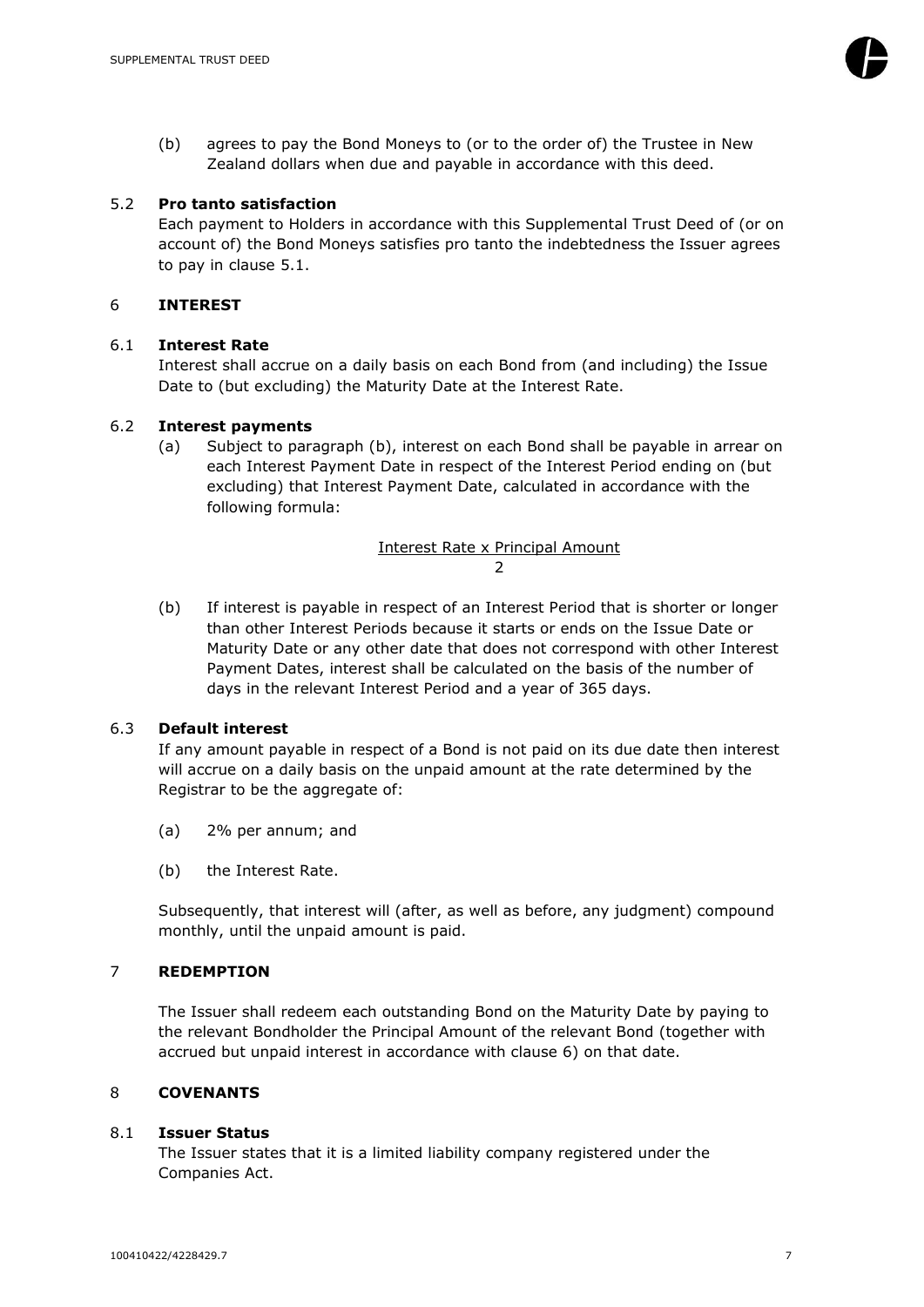

# <span id="page-8-0"></span>8.2 **Additional Covenants**

In addition to the covenants set out in clauses 9.1 to 9.17 of the Master Trust Deed, the Issuer agrees with the Holders and with the Trustee that while any Bond Moneys remain outstanding it will:

- (a) use reasonable endeavours to ensure that the Bonds are, upon their issue, quoted on the NZX Debt Market and that such quotation is maintained; and
- (b) comply with:
	- (i) the Companies Act;
	- (ii) (to the extent applicable to the Issuer) the State Owned Enterprises Act 1986 and any statement of corporate intent issued by the Issuer under it;
	- (iii) its constitution as is in force from time to time; and
	- (iv) any NZX listing rules that apply to the Bonds and/or the Issuer.

# <span id="page-8-1"></span>9 **PAYMENTS AND OTHER MATTERS**

#### <span id="page-8-2"></span>9.1 **Payment to Holders**

Payment of the Principal Amount of, and interest on, a Bond (less any amount required under clause 4.5 of the Master Trust Deed to be deducted) will be made:

- (a) in New Zealand dollars;
- (b) in immediately available funds;
- (c) for value on the date of payment;
- (d) in any manner the Issuer decides, including by any method of direct credit determined by the Issuer to the Holder or to such person or place directed by it; and
- (e) to the person whose name appears in the Register as the Holder of the Bond on the Record Date in respect of the relevant payment. If more than one person is so named in the Register, payment will be made to the first person so named.

#### <span id="page-8-3"></span>9.2 **Unsuccessful transfers**

Subject to applicable law and the Listing Rules, where the Issuer or Trustee:

- (a) decides that an amount is to be paid to a Holder by a method of direct credit and the Holder has not given a direction as to where amounts are to be paid by that method;
- (b) attempts to pay an amount to a Holder by direct credit, electronic transfer of funds or any other means and the transfer is unsuccessful; or
- (c) has made reasonable efforts to locate a Holder but is unable to do so,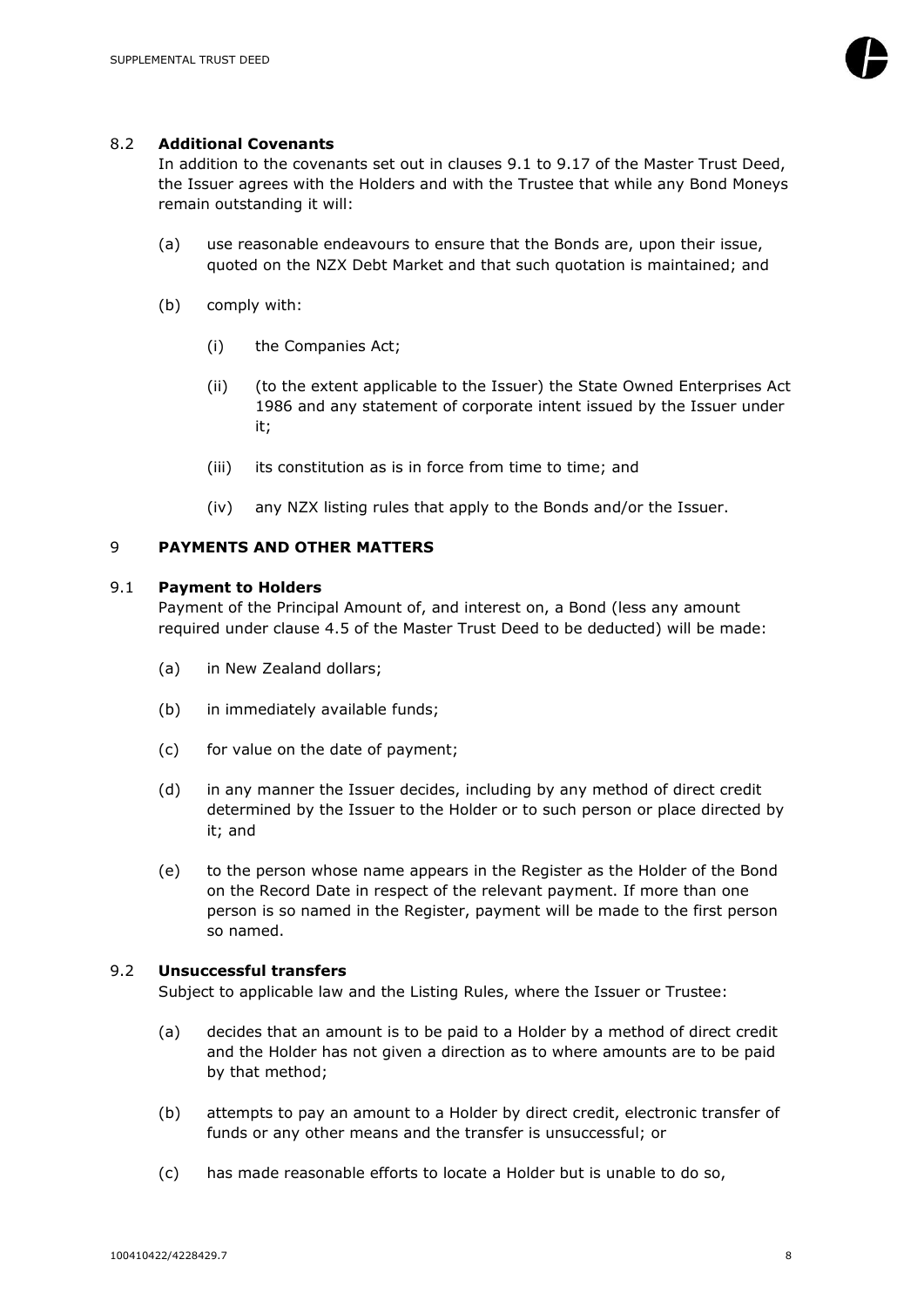

the amount is to be held by the Issuer on trust for the Holder as a non-interest bearing deposit until the Holder or any legal personal representative of the Holder claims the amount or the Issuer is otherwise entitled to deal with the money by applicable law.

#### <span id="page-9-0"></span>9.3 **Transfers**

A Holder may transfer all or part of its holding of Bonds. However, no transfer of any partial holding of Bonds may be made if it would result in the transferor or the transferee holding or continuing to hold Bonds with an aggregate Principal Amount that is not a Specified Principal Amount.

# <span id="page-9-1"></span>9.4 **Form of transfer**

- (a) Subject to the Conditions, a Holder may transfer any Bond held by the Holder by:
	- (i) a written instrument of transfer in the usual or common form signed by the transferor and the transferee;
	- (ii) means of NZClear; or
	- (iii) any other method of transfer of marketable securities which is not contrary to any law and which may be operated in accordance with the Listing Rules, and which is approved by the Issuer.
- (b) Each instrument of transfer must be delivered to the Registrar accompanied by:
	- (i) any evidence (including legal opinions) that the Issuer or the Registrar reasonably requires to prove:
		- (A) the title of the transferor; or
		- (B) the transferor's right to transfer the Bonds; or
		- (C) the identity of the transferor and/or the transferee; and
	- (ii) if the form of the transfer is executed by some other person on behalf of the transferor or, in the case of the execution of the form of transfer on behalf of a corporation by its officers, the authority of that person to so execute that transfer.

# <span id="page-9-2"></span>9.5 **Refusal to register transfers**

The Issuer may direct the Registrar to refuse to register any transfer of Bonds where the Conditions, any Listing Rule or any applicable legislation permits or requires the Issuer to do so. The Registrar shall refuse to register any transfer where the Conditions, the Listing Rules or any applicable law requires the Issuer or the Registrar to refuse to register the transfer.

#### <span id="page-9-3"></span>9.6 **Notice of refusal to register**

Where registration of a transfer of Bonds is refused under clause [9.5,](#page-9-2) the Issuer must direct the Registrar to give written notice of the refusal and the precise reasons for the refusal to the party lodging the transfer, if any, within five Business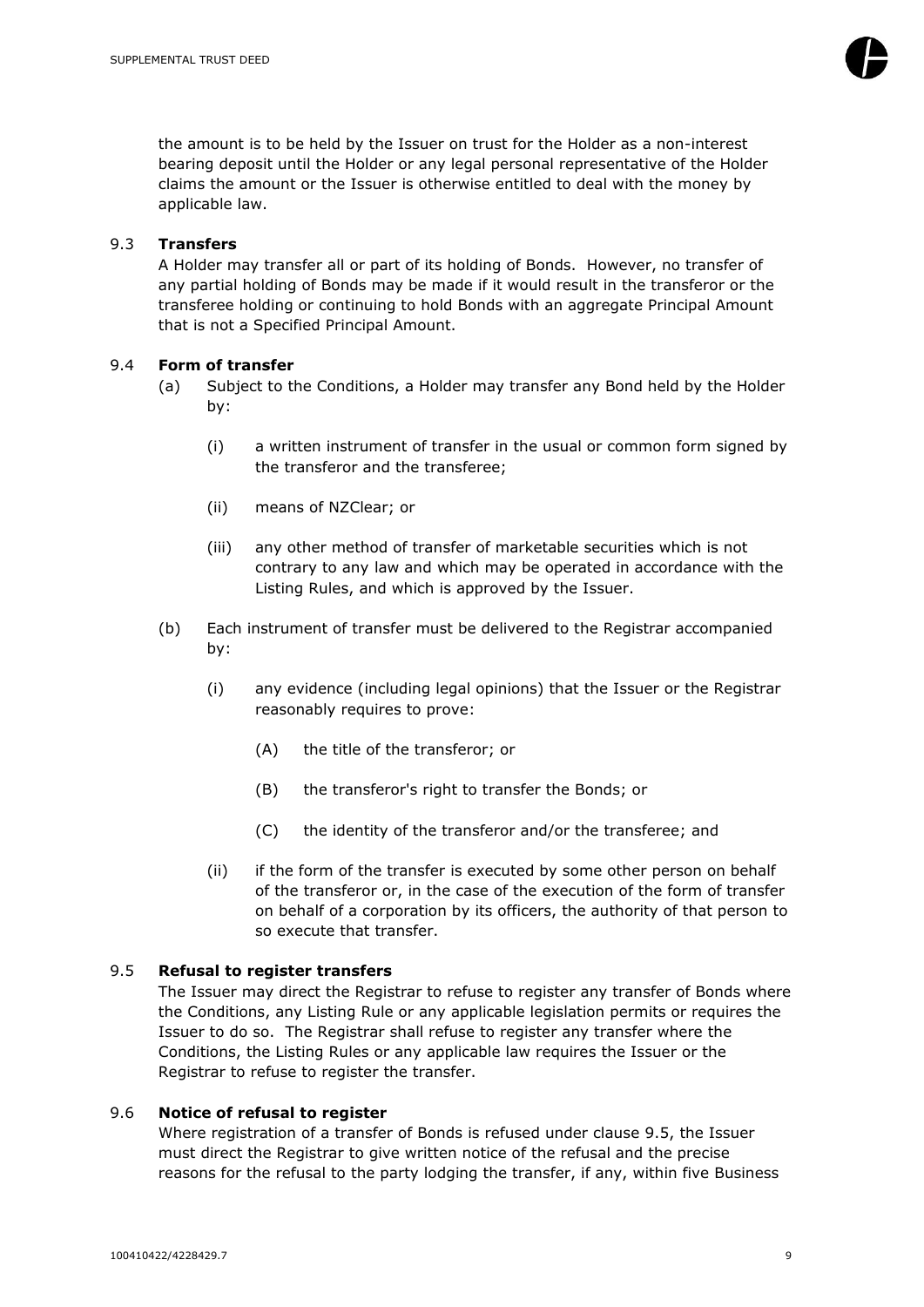

Days after the date on which the transfer was lodged. The failure to give such a notice will not invalidate the decision not to register.

#### <span id="page-10-0"></span>9.7 **Retention of transfers**

The Issuer must direct the Registrar to retain all instruments of transfer of Bonds which are registered, but any instrument of transfer of Bonds the registration of which was declined or refused (except on the ground of suspected fraud) is to be returned to the party lodging the transfer.

#### <span id="page-10-1"></span>9.8 **Powers of attorney**

Any power of attorney granted by a Holder empowering the donee to deal with, or transfer Bonds, which is lodged, produced or exhibited to the Registrar will be deemed to continue and remain in full force and effect as between the Issuer, the Trustee, the Registrar and the grantor of that power, and may be acted on, until express notice in writing that it has been revoked or notice of the death of the grantor has been received by the Registrar.

#### <span id="page-10-2"></span>9.9 **Address, account details and tax residency of transferee**

A transferee of Bonds must designate to the Registrar an address, and a bank account to which payments under or in respect of the Bonds transferred to it are to be made and the address and account so designated will be the address and account of such Holder for all purposes of the Deed and these Conditions. The transferee shall also give written notice to the Registrar of its residency for taxation purposes.

#### <span id="page-10-3"></span>9.10 **Reliance on documents**

The Issuer and the Registrar shall be entitled to accept and assume the authenticity and genuineness of any instrument of transfer or other document, and will not incur any liability for registering any instrument of transfer which is subsequently discovered to be a forgery or otherwise defective, unless the Issuer or the Registrar had actual notice of such forgery or defect at the time of registration of such instrument of transfer.

#### <span id="page-10-4"></span>9.11 **Selling restrictions:**

- (a) Each Holder shall only offer for sale or sell any Bond in conformity with all applicable laws and regulations in any jurisdiction in which it is offered, sold or delivered.
- (b) No Offer Document or any advertisement or other offering material in respect of any Bond may be published, delivered or distributed in or from any country or jurisdiction except under circumstances which will result in compliance with all applicable laws and regulations.

#### <span id="page-10-5"></span>9.12 **Indemnity**

By its purchase of Bonds, each Holder agrees to indemnify the Issuer and the Trustee in respect of any loss, cost, liability or expense sustained or incurred by the Issuer or the Trustee as a result of a breach by the Holder of the restrictions contained in clause [9.11.](#page-10-4)

#### <span id="page-10-6"></span>10 **TRUSTEE INDEMNITY**

The indemnity given by the Issuer in clause 16.8 of the Master Trust Deed is only available in relation to the Trustee's proper performance of the duties under sections 112(1) and 113 of the FMCA.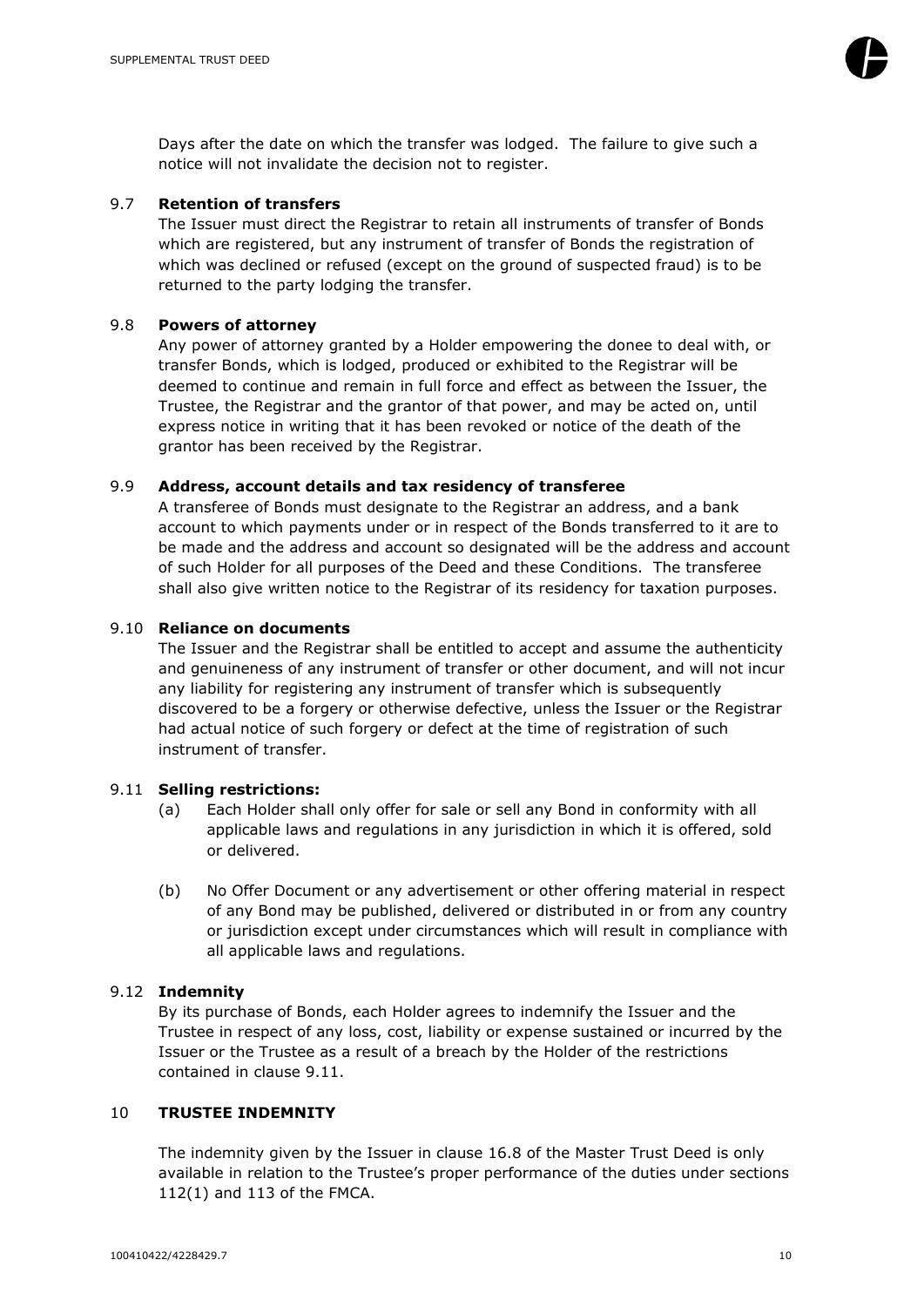

#### <span id="page-11-0"></span>11 **TREASURY STOCK**

Notwithstanding anything in the Conditions to the contrary, Bonds purchased by the Issuer in accordance with clause 3.5 of the Master Trust Deed may be held as treasury stock, provided that such Bonds shall not entitle the Issuer to vote at any meeting of Holders and shall not be considered for the purpose of calculating quorum at a meeting of Holders.

#### <span id="page-11-1"></span>12 **AMENDMENT OF MASTER TRUST DEED OR SUPPLEMENTAL TRUST DEED**

The Issuer only may amend or replace the provisions of this deed or the Master Trust Deed in accordance with:

- (a) clause 20 of the Master Trust Deed; or
- (b) section 108 of the FMCA.

#### <span id="page-11-2"></span>13 **NOTICES**

Any notices to be given to Bondholders shall be given in accordance with clause 24 of the Master Trust Deed provided that:

- (a) notices posted to a Bondholder who has no registered address within New Zealand and has not supplied to the Issuer an address within New Zealand for the giving of notices but has supplied an address outside New Zealand, then notices posted to such physical address shall be deemed to have been received by that Bondholder 24 hours after the time of posting; and
- (b) notices or other communications to be given to Bondholders may be given by electronic means to the email address provided for this purpose and last entered into the Register. Any emails sent pursuant to this provision shall be deemed delivered one hour after the time it is sent provided that no error message or out of office message was received to indicate the message was not received or the recipient is out of the office. If the recipient is out of the office the email will be deemed to be received by the recipient on the date the recipient is due to return to the office as indicated in the out of office response.

#### <span id="page-11-3"></span>14 **GOVERNING LAW AND JURISDICTION**

This Supplemental Trust Deed is governed by, and is to be construed in accordance with, New Zealand law. The parties submit to the non-exclusive jurisdiction of the New Zealand courts for the purpose of any legal proceeding arising out of this Supplemental Trust Deed.

# <span id="page-11-4"></span>15 **COUNTERPARTS**

This deed may be executed in any number of counterparts, all of which taken together constitute one and the same instrument. Any party may execute this deed by executing any such counterpart.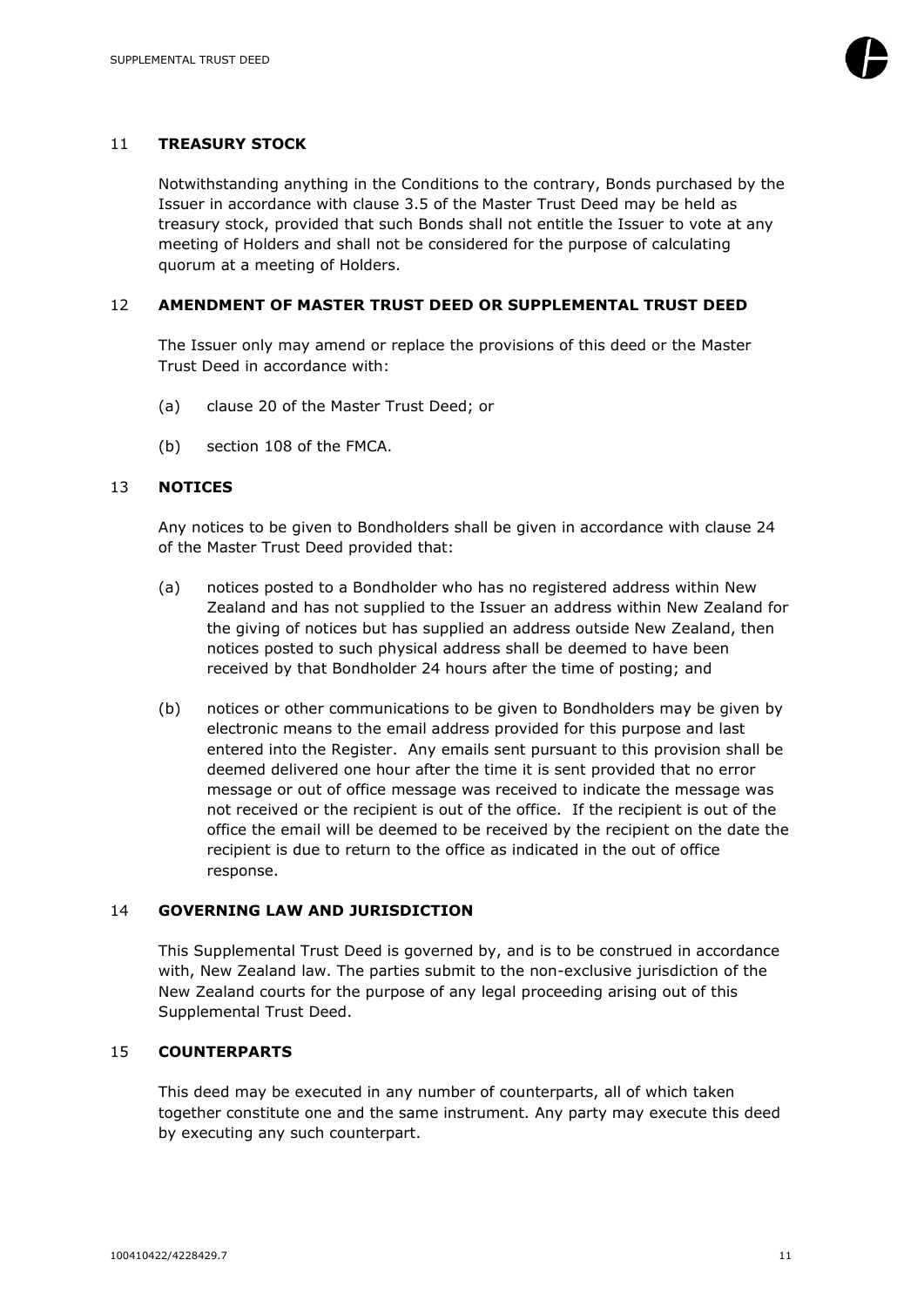#### <span id="page-12-0"></span>16 **DELIVERY**

Without limiting any other mode of delivery, this deed will be delivered by each party on the earlier of:

- (a) physical delivery of an original of this deed, executed by each party, to the other party, or to the respective party's solicitors; or
- (b) transmission by each party of a scanned or facsimiled copy of an original of this deed, executed by each party, to the other party, or to the respective party's solicitors.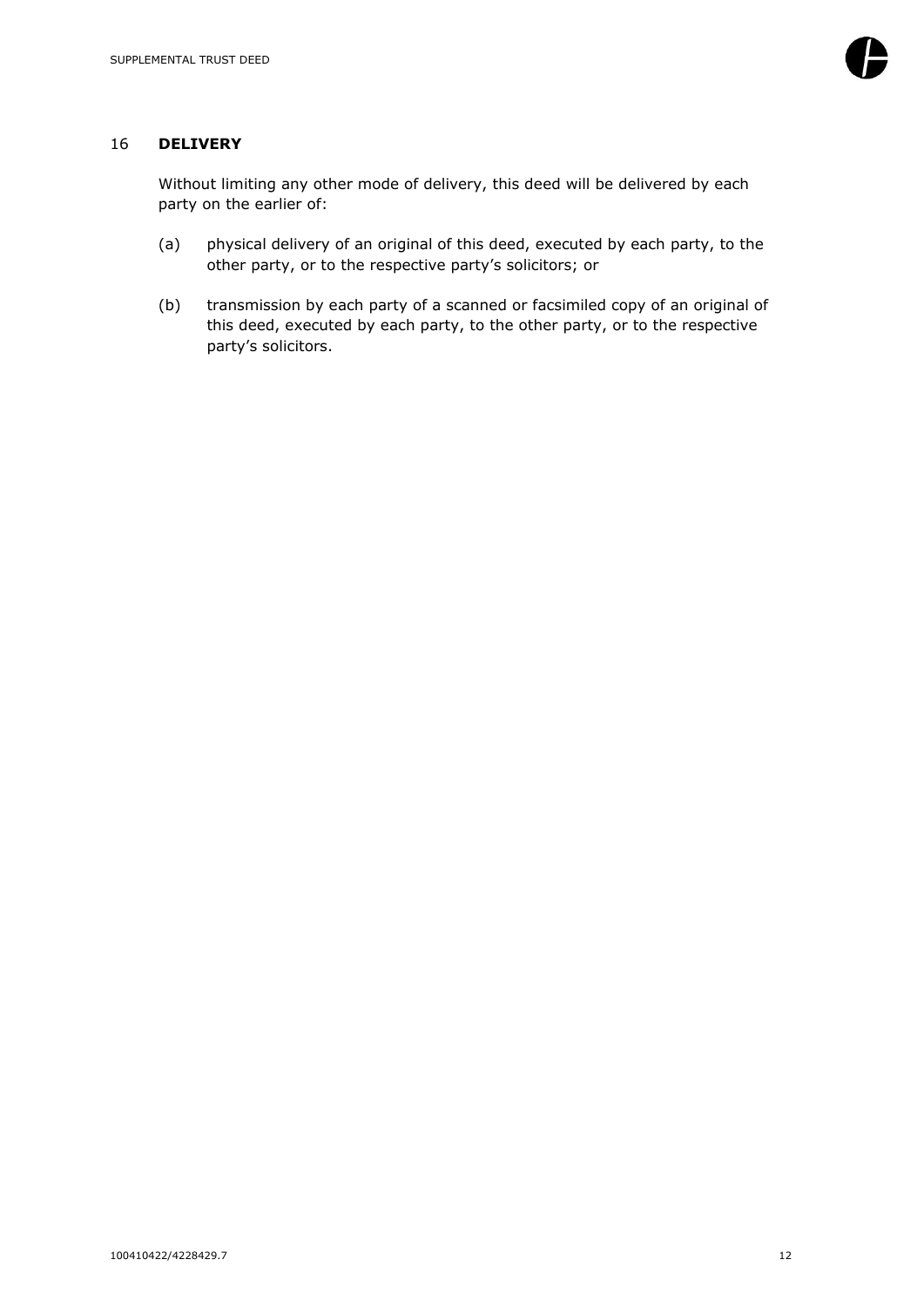

# **EXECUTED AS A DEED**

#### **The Issuer**

**SIGNED** on behalf of **Mercury NZ Limited** by two Directors:

Director

Director

#### **Trustee**

**EXECUTED** under the name and seal of The New Zealand Guardian Trust **Company Limited by:** 

Authorised Signatory

Authorised Signatory

in the presence of:

Signature

Name

Address

Occupation

 $\mathcal{N}_{\mathcal{N}}$